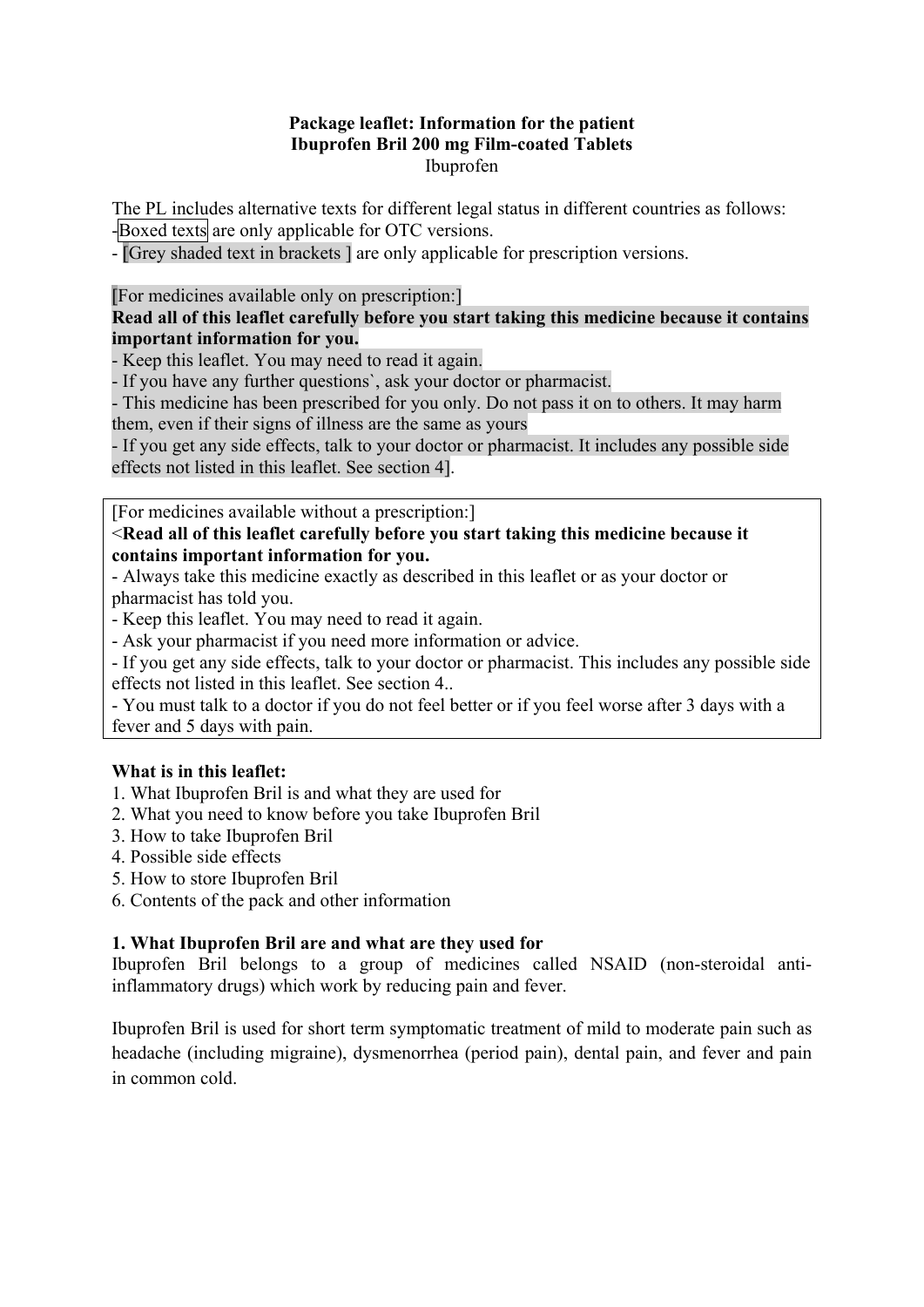# **2. What you need to know before you take Ibuprofen Bril**

# **Do not take Ibuprofen Bril**:

- if you are allergic to ibuprofen or any of the other ingredients of this medicine listed in section 6.
- if you have had allergic reactions such as asthma, runny nose, itchy skin rash or swelling of the lips, face, tongue, or throat after you have taken medicines containing acetylsalicylic acid (such as aspirin) or other drugs for pain and inflammation (NSAIDs).
- if you have suffered from an ulcer or bleeding in the stomach or small intestine (duodenum related to previous use of drugs for pain and inflammation (NSAIDs)
- if you are suffering from an ulcer or bleeding in the stomach or small intestine (duodenum) or if you have had two or more of these episodes in the past
- if you suffer from severe liver, kidney or heart failure
- if you are suffering from significant dehydration (caused by vomiting, diarrhoea or insufficient fluid intake)
- if you have any active bleeding (including in the brain)
- if you are in the last 3 months of pregnancy.
- if you suffer from a condition of unknown origin resulting in abnormal formation of blood cells
- if the patient is a child below 6 years of age (below 20 kg body weight)

# **Warnings and Precautions:**

Talk to your doctor or pharmacist before taking Ibuprofen Bril.

- if you have Systemic Lupus erythematosus (SLE) or other autoimmune diseases
- if you have inherited a disorder of the red blood pigment haemoglobin (porphyria)
- if you have chronic inflammatory intestinal diseases such as inflammation of the colon with ulcers (ulcerative colitis), inflammation affecting the digestive tract (Crohn's disease), or other stomach or intestinal diseases
- if you have disturbances in the formation of blood cells
- if you have problems with normal blood clotting mechanism
- if you suffer from allergies, hay fever, asthma, chronic swelling of nasal mucosa, sinuses,
- adenoids, or chronic obstructive affections of the respiratory tract because the risk for developing narrowing of the airways with difficulty in breathing (bronchospasm) is greater
- if you suffer from circulation problems in the arteries of your arms or legs
- if you have liver, kidney, heart problems or high blood pressure
- if you have just had major surgery
- if you are in the first six months of pregnancy
- if you are breast-feeding
- if you are trying to get pregnant
- You have an infection please see heading "Infections" below.

**Older people** If you are elderly you will be more prone to side effects, especially bleeding and perforation in the digestive tract, which may be fatal.

# **Ulcers, perforation and bleeding in the stomach or intestines**

If you have earlier had an ulcer in the stomach or intestines, especially if this has been complicated by perforation or accompanied by bleeding, you should look out for any unusual symptoms in the abdomen, and report them at once to your doctor, especially if these symptoms occur at the beginning of treatment. This is because the risk for bleeding or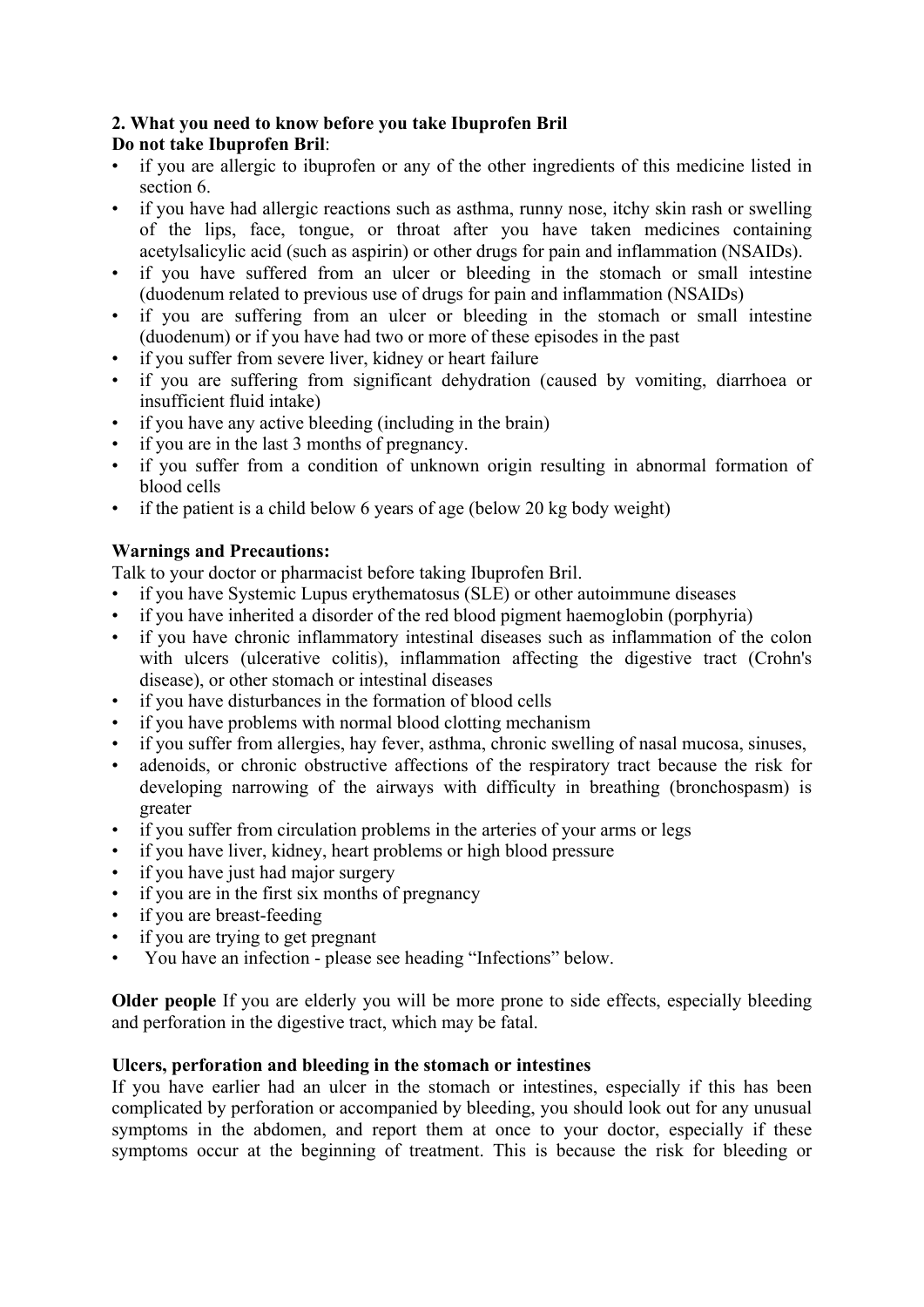ulceration of the digestive tract is higher in this case, especially in elderly patients. If bleeding or ulceration of the digestive tract occurs, the treatment has to be stopped.

Bleeding, ulceration or perforation in the stomach or intestines may occur without any warning signs even in patients who have never had such problems before. It may also be fatal.

The risk of ulcers, perforation or bleeding in the stomach or intestines generally increases with higher doses of ibuprofen. The risk also increases if certain other medicines are taken at the same time as ibuprofen (see Other medicines and Ibuprofen Bril, below).

#### **Skin reactions**

Serious skin reactions have been reported in association with Ibuprofen Bril treatment. You should stop taking ibuprofen and seek medical attention immediately, if you develop any skin rash, lesions of the mucous membranes, blisters or other signs of allergy since this can be the first signs of a very serious skin reactions (see section 4)..

#### **Effects on the heart and brain**

Anti-inflammatory/pain-killer medicines like ibuprofen may be associated with a small increased risk of heart attack or stroke, particularly when used at high doses. Do not exceed the recommended dose or duration of treatment.

You should discuss your treatment with your doctor or pharmacist before taking Ibuprofen if you:

- have heart problems including heart failure, angina (chest pain), or if you have had a heart attack, bypass surgery, peripheral artery disease (poor circulation in the legs of feet due to narrow or blocked arteries), or any kind of stroke (including 'mini-stroke' or transient ischaemic attack "TIA").
- have high blood pressure, diabetes, high cholesterol, have a family history of heart disease or stroke, or if you are a smoker.

#### **Effects on the kidneys**

Ibuprofen may cause problems with kidney function even in patients who have not had kidney problems before. This may result in swelling of the legs and may even lead to heart failure or high blood pressure in predisposed individuals.

Ibuprofen may cause kidney damage especially in patients who already have kidney, heart or liver problems, or are taking diuretics or ACE inhibitors, as well as in the elderly. Stopping ibuprofen however generally leads to recovery.

#### **Infections**

Ibuprofen Bril may hide signs of infections such as fever and pain. It is therefore possible thatIbuprofen Bril may delay appropriate treatment of infection, which may lead to an increased risk of complications. This has been observed in pneumonia caused by bacteria and bacterial skin infections related to chickenpox. If you take this medicine while you have an infection and your symptoms of the infection persist or worsen, consult a doctor without delay.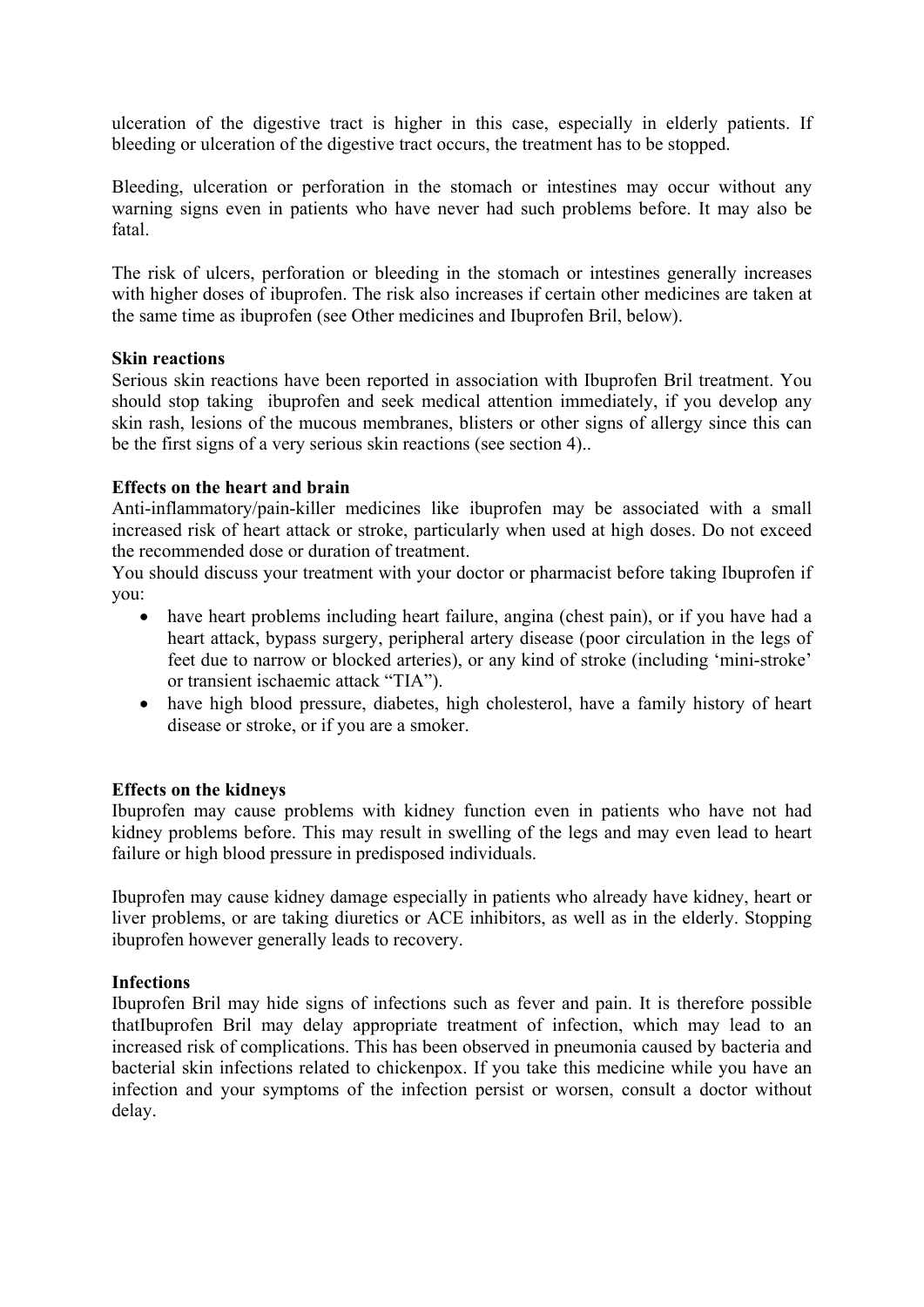#### **Other precautions**

In general the habitual use of (several sorts of) analgesics can lead to lasting severe kidney problems. This risk may be increased under physical strain associated with loss of salt and dehydration. Therefore it should be avoided.

Prolonged use of any type of painkiller for headaches can make them worse. If this situation is experienced or suspected, medical advice should be obtained and treatment should be discontinued.

Ibuprofen may temporarily prolong bleeding time.

Ibuprofen may decrease your chance of becoming pregnant. You should inform your doctor if you are planning to become pregnant or if you have problems becoming pregnant.

Consult a doctor before using Ibuprofen Bril if any above mentioned conditions concerns you.

#### **Children and adolescents**

Do not give this medicine to children under the age of 6 years (below 20kg body weight). There is a risk of renal impairment in dehydrated children and adolescents.

#### **Other medicines and Ibuprofen Bril**

Tell your doctor or pharmacist if you are taking or have recently taken or might take any other medicines.

Ibuprofen may affect or be affected by some other medicines. For example:

- medicines that are anti-coagulants (i.e. thin blood/prevent clotting e.g. aspirin/acetylsalicylic acid, warfarin, ticlopidine)
- methotrexate used to treat cancer and auto-immune diseases
- other NSAIDs
- methotrexate (used to treat cancer and auto-immune diseases)
- digoxin (for treatment of various heart conditions)
- phenytoin (used in prevention of the occurrence of epileptic seizures)
- lithium (used to treat depression and mania)
- diuretics (water tablets), including potassium-sparing diuretics
- medicines that reduce high blood pressure such as:
	- ‐ ACE-inhibitors such ascaptopril
	- ‐ beta-blockers such as atenolol medicines
	- ‐ angiotensin II receptor antagonists such as losartan
- cholestyramine (used in the treatment of high cholesterol)
- aminoglycosides (medicines against certain types of bacteria)
- SSRIs (medicines against depression) such as paroxetin, sertraline, citalopram
- moclobemide (a medicine to treat depressive illness or social phobia)
- ciclosporine, tacrolimus (for immuno-suppression after organ transplant)
- zidovudine or ritanovir (used to treat patients with HIV)
- mifepristone
- probenecid or sulfinpyrazone (for treating gout)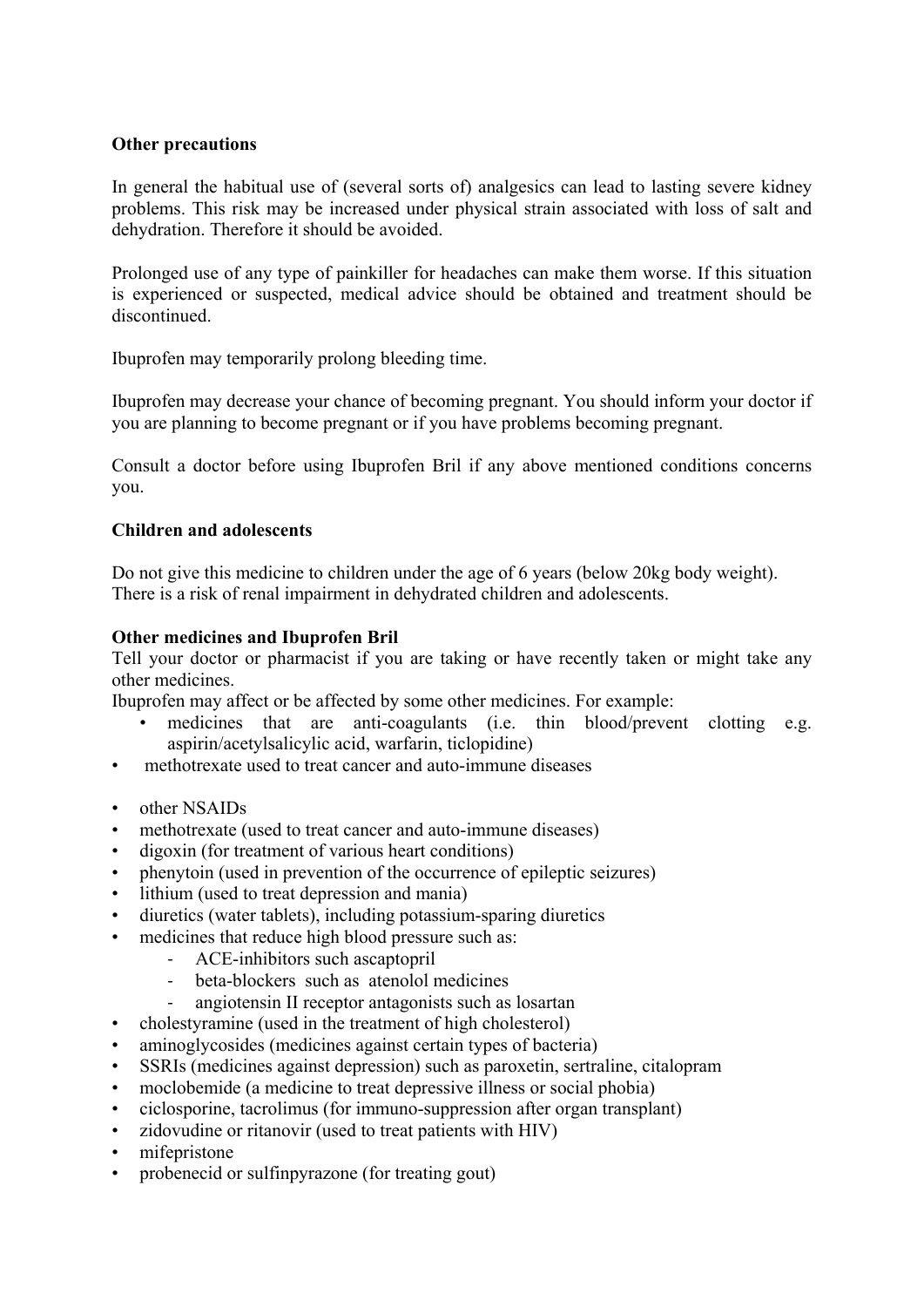- quinolone antibiotics
- sulphonylureas (to treat type 2 diabetes)
- corticosteroids (used against inflammations)
- bisphosphonates (used in osteoporosis, Paget's disease and to reduce high blood calcium levels)
- oxpentifylline ((pentoxifylline) used in the treatment of circulatory disease of the arteries of the legs or arms)
- baclofen (a muscle relaxant)
- fluconazole and variconazole medicines to treat fungal infection

Some other medicines may also affect or be affected by the treatment of Ibuprofen. You should therefore always seek the advice of your doctor or pharmacist before you use Ibuprofen with other medicines.

#### **Ibuprofen Bril with food, drink and alcohol**

Ibuprofen Bril is recommended to take with food, to avoid gastrointestinal problems.

Avoid alcohol since it may enhance the side effects of Ibuprofen, especially those affecting the stomach, intestines or brain.

## **Pregnancy, breast-feeding and fertility**

If you are pregnant or breast-feeding, think you may be pregnant or are planning to have a baby, ask your doctor or pharmacist for advice before taking this medicine.

#### **Pregnancy**

Ibuprofen must not be taken in the last 3 months of pregnancy since it may cause major heart, lung and kidney disorders in the unborn child.

If used at the end of pregnancy, it may cause bleeding tendencies in both mother and child and weaken the strength of uterine contractions thus delaying the onset of delivery.

You should only use ibuprofen in the first 6 months of pregnancy after consulting your doctor and only when clearly necessary.

#### **Breast-feeding**

Ibuprofen appears in breast milk in a very small amount and breastfeeding will usually not need to be stopped during short-term treatments. If, however, longer treatment is prescribed, early weaning should be considered.

#### **Fertility**

This medicine belongs to a group of NSAIDs which may impair the fertility in women. This effect is reversible on stopping the medicine. It is not recommended to take ibuprofen if you are planning to become pregnant or if you have problem to become pregnant**.** 

#### **Driving and using machines**

Ibuprofen generally has no adverse effects on the ability to drive or operate machinery. However since at high dosage side effects such as fatigue, somnolence, vertigo and visual disturbances may be experienced the ability to drive a car or operate machinery may be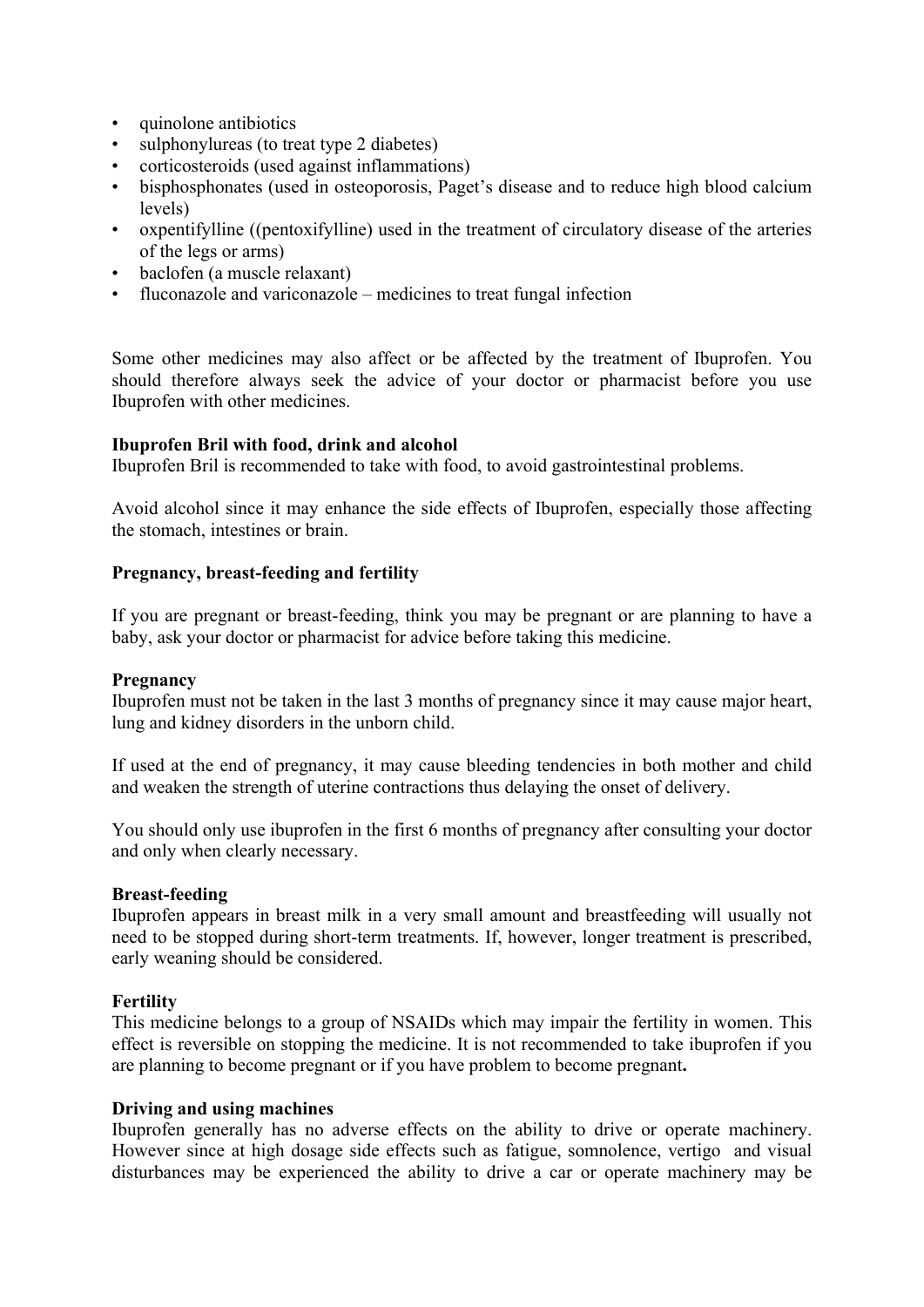impaired in individual cases. This effect is potentiated by simultaneous consumption of alcohol.

#### **Ibuprofen Bril contains lactose**

This medicine contains lactose. If you have been told by your doctor that you have intolerance to some sugars, contact your doctor before taking this medicinal product.

## **3. How to take Ibuprofen Bril**

Always take this medicine exactly as described in this leaflet or as your doctor or pharmacist has told you. Check with your doctor or pharmacist if you are not sure.

[Always take this medicine exactly as your doctor has told you. Check with your doctor or pharmacist if you are not sure..]

The tablet should be swallowed whole with a glass of water. It is recommended that patients with sensitive stomach take Ibuprofen Bril with food.

Do not exceed the recommended dose or duration of treatment (5 days in a row)

Undesirable effects may be minimised by using the lowest effective dose for the shortest duration necessary to control symptoms.

The lowest effective dose should be used for the shortest duration necessary to relieve symptoms. If you have an infection, consult a doctor without delay if symptoms (such as fever and pain) persist or worsen (see section 2).

The ibuprofen dose depends on the patient's age and body weight.

The recommended dose is:

# *Mild to moderate pain and fever*

*Adults and adolescents older than 12 years weighing 40 kg or more):*  1 or 2 tablets given as a single dose or 3 times a day with an interval of 4 to 6 hours. The maximum daily dose should not exceed 6 tablets (1200 mg).

#### *Children 6-9 years (20-29 kg):*

1 tablet (200 mg) 1-3 times a day with intervals of 4 to 6 hours as required. The maximum daily dose should not exceed 600 mg.

#### *Children 10-12 years (30-40 kg):*

1 tablet (200 mg) 1-4 times a day with intervals of 4 to 6 hours as required. The maximum daily dose should not exceed 800 mg.

If in children aged from 6 years and in adolescents this medicinal product is required for more than 3 days, or if symptoms worsen a doctor should be consulted.

## **Period Pain**

Adults and adolescents over 12 years of age (weighing 40 kg or more): 1 to 2 tablet to be taken 1-3 times a day, with an interval of 4-6 hours. The maximum daily dose should not be more than 6 tablets (1200mg)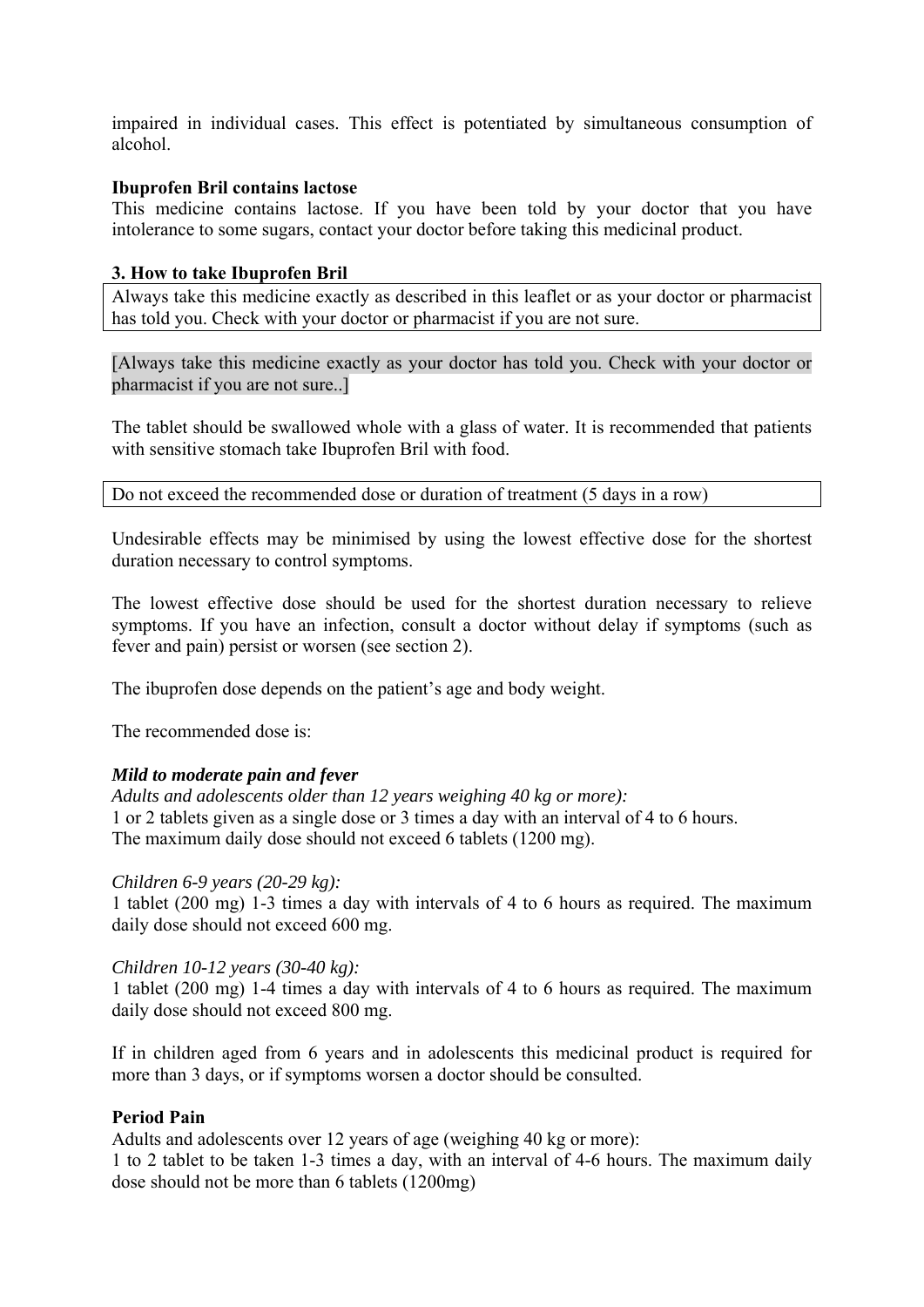## *Migraine headache*

*Adults and adolescents older than 12 years (weighing 40 kg or more):* 

2 tablets given as a single dose, with an interval of 4 to 6 hours. The maximum daily dose should not exceed 6 tablets (1200 mg). Single doses exceeding 400 mg have not been shown to have any additional analgesic effect*.* 

If your condition has not improved or has worsened within 3 days with a fever and 5 days with pain, you should contact a doctor.

*Older people:* If you are elderly you should always consult your doctor before using Ibuprofen Bril since you will be more prone to side effects, especially bleeding and perforation in the digestive tract, which may be fatal. Your doctor will advise you accordingly.

#### *Reduced kidney or liver function*

If you suffer from reduced kidney or liver function, always consult your doctor before using Ibuprofen Bril. Your doctor will advise you accordingly.

## **If you take more Ibuprofen Bril than you should**

If you have taken more Ibuprofen Bril than you should, or if children have taken this medicine by accident always contact a doctor or nearest hospital to get an opinion of the risk and advice on action to be taken.

The symptoms of overdose may be: nausea, vomiting (may be blood streaked) and stomach pain or diarrhoea. A buzzing in the ears, headache, vertigo and bleeding from the stomach or intestines may also occur. In more serious cases of overdose, drowsiness, chest pain, palpitations, loss of consciousness, excitation, disorientation, coma, convulsions (mainly in children), weakness, dizziness, blood in urine, cold body feeling, cramps (especially in children), blurred vision and eye problems, kidney failure, liver damage, low blood pressure, reduced respiration, bluish discolouration of lips, tongue and fingers, and increased bleeding tendency may all occur. Worsening of asthma in asthmatics can also occur.

#### **If you forget to take Ibuprofen Bril**

If you forget to take a dose, take it as soon as you can, except if there is less than four hours remaining until the time for the next dose.

Do not take a double dose to make up for a forgotten dose.

If you have any further questions on the use of this product, ask your doctor or pharmacist.

#### **4. Possible side effects**

Like all medicines, ibuprofen Bril can cause side effects, although not everybody gets them.

Undesirable effects are more likely with higher doses and longer duration of treatment.

Medicines such as Ibuprofen Bril may be associated with a small increased risk of heart attack (myocardial infarction) or stroke. Water retention (oedema), high blood pressure and heart failure have been reported in association with NSAIDs.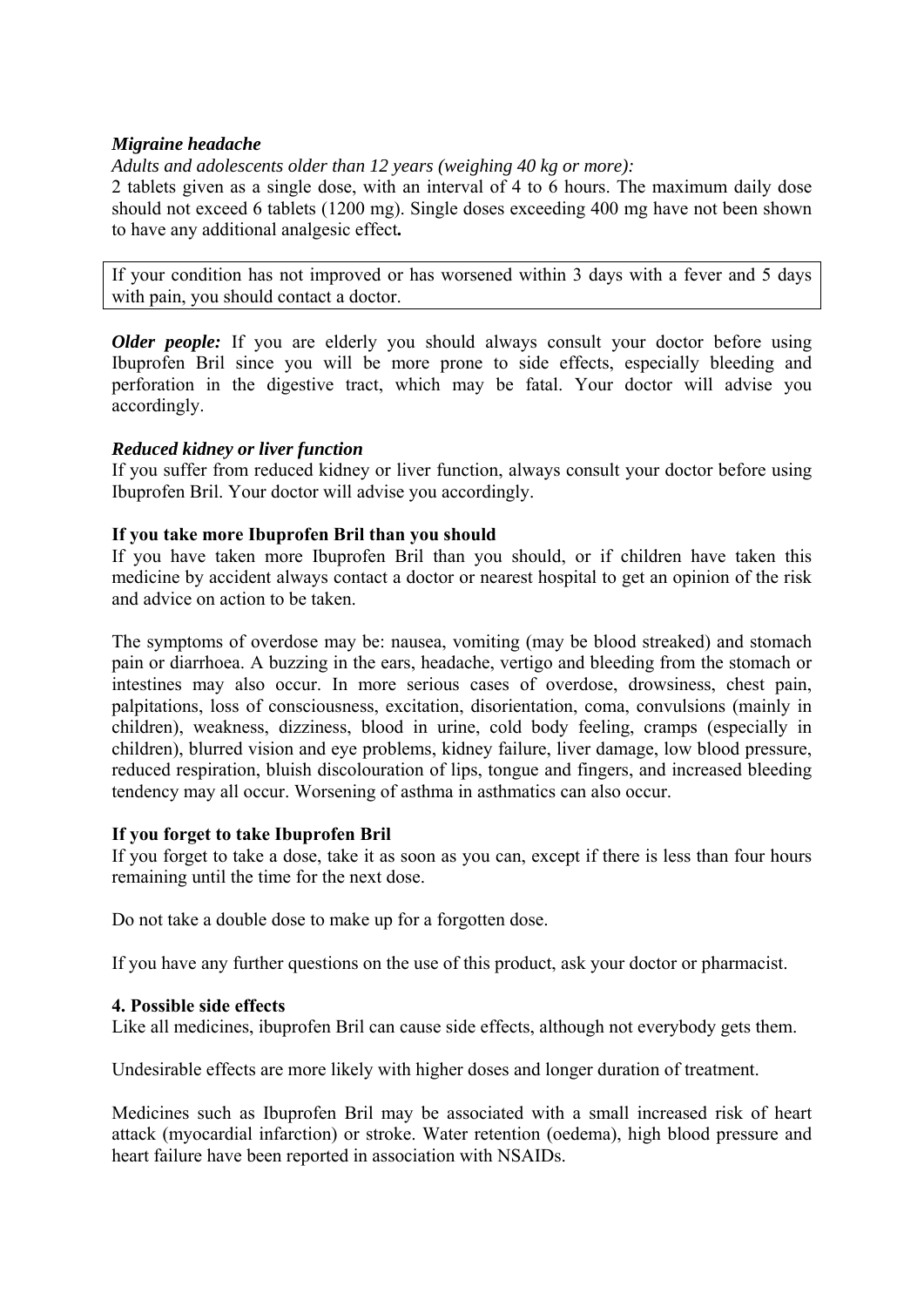*The following side effects are important and will require immediate action if you experience them. You should stop taking Ibuprofen Bril and see your doctor immediately if the following symptoms occur:* 

## *Common: may affect up to 1 in 10 people*

• black tarry stools or blood-stained vomit (digestive tract ulcer with bleeding)

## *Very rare: may affect up to 1 in 10,000 people*

- swelling of the face, tongue or throat (larynx) which can cause great difficulty in breathing (angioedema), rapid heartbeat, severe fall in blood pressure or life threatening shock
- a sudden allergic reaction with shortness of breath, wheezing and drop of blood pressure
- severe rash with blisters on the skin especially on the legs, arms, hands and feet which can also involve the face and lips (erythema multiforme, Stevens-Johnson´s syndrome). This can get even more severe, the blisters get larger and spread out and parts of the skin may slough off (Lyell´s syndrome). There may also be severe infection with destruction (necrosis) of skin, subcutaneous tissue and muscle

#### *Not known: Frequency cannot be estimated from the available data*

- a severe skin reaction known as DRESS syndrome can occur. Symptoms of DRESS include: skin rash, fever, swelling of lymph nodes and an increase of eosinophils (a type of white blood cells)
- A red, scaly widespread rash with bumps under the skin and blisters mainly localized on the skin folds, trunk, and upper extremities accompanied by fever at the initiation of treatment (acute generalised exanthematous pustulosis). Stop using this medicine if you develop these symptoms and seek medical attention immediately. See also section 2.

*You should stop taking the medicine and contact your doctor as soon as possible if you develop the following side effects:* 

# *Very common: may affect more than 1 in 10 people*

• heartburn, abdominal pain, indigestion

#### *Uncommon: may affect up to 1 in 100 people*

- blurred vision or other eye problems such as sensitivity to light
- hypersensitivity reactions such as skin rash, itching, asthma attacks (sometimes with low blood pressure)

## *Rare: may affect up to 1 in 1,000 people*

vision loss

#### *Very rare: may affect up to 1 in 10,000 people*

• sudden filling of lungs with water resulting in difficulty to breathe, high blood pressure, water retention and weight gain

#### Other possible side effects with Ibuprofen Bril are: *Very common: may affect more than 1 in 10 people*

• disturbances in the digestive tract, such as diarrhoea, feeling sick, vomiting, wind, constipation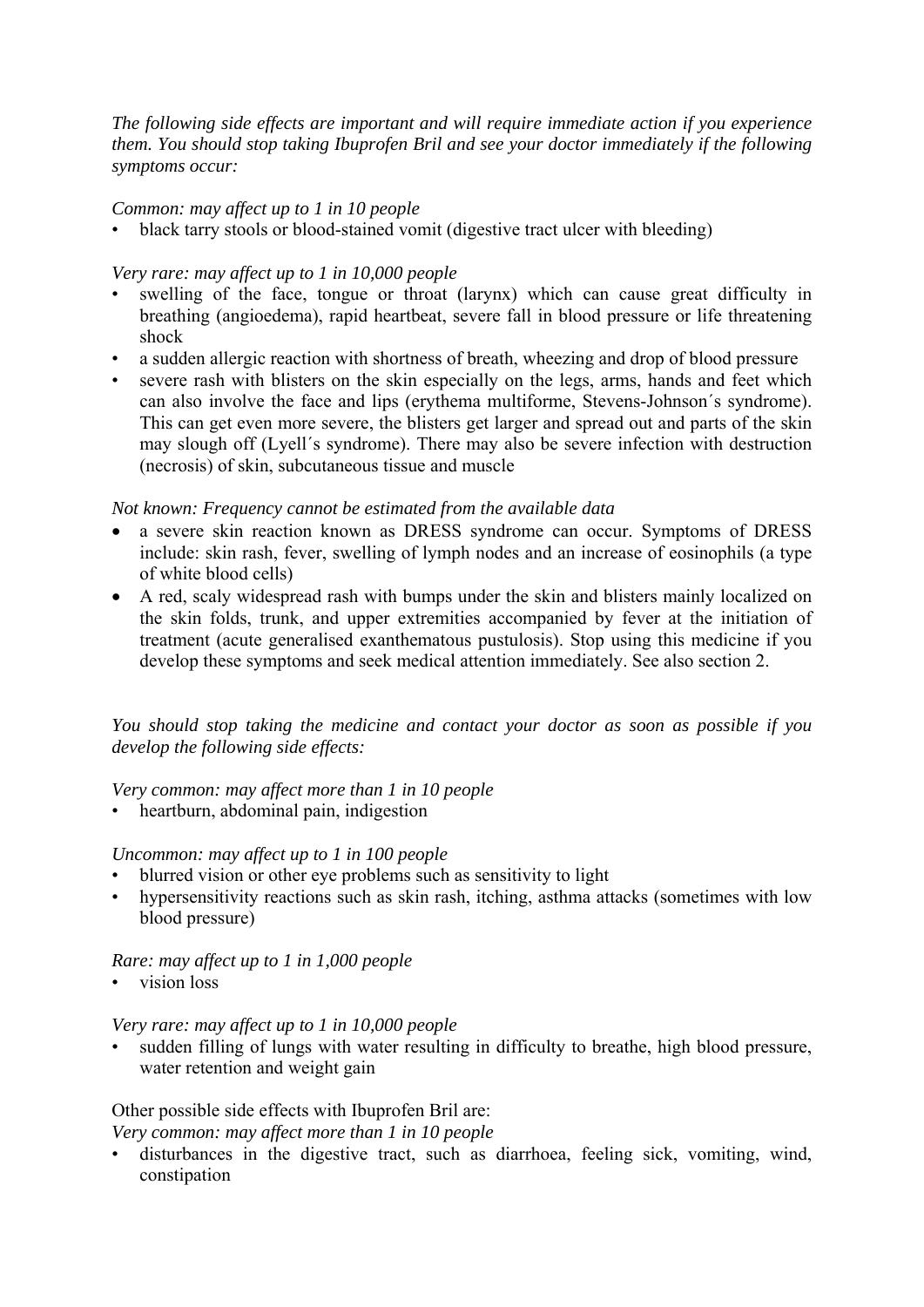#### *Common: may affect up to 1 in 10 people*

- digestive tract ulcer with or without perforation
- bowel inflammation and worsening of inflammation of the colon (colitis) and digestive tract (Crohn's disease) and complications of diverticula of the large bowel (perforation or fistula)
- microscopic bleeding from the intestine which may result in anaemia
- mouth ulcers and inflammation
- headache, sleepiness, vertigo, dizziness, fatigue, agitation, insomnia and irritability

## *Uncommon: may affect up to 1 in 100 people*

- inflammation of the stomach lining
- kidney problems including development of oedema, inflammation of the kidneys and kidney failure
- runny nose
- difficulty breathing (bronchospasm)

# *Rare: may affect up to 1 in 1,000 people*

- depression, confusion, hallucinations
- lupus erythematosus syndrome
- increase of blood urea nitrogen and other liver enzymes, decrease in haemoglobin and haematocrit values, inhibition of platelet aggregation and prolonged bleeding time, decrease of serum calcium and increase in serum uric acid values

#### *Very rare: may affect up to 1 in 10,000 people*

- unpleasant awareness of heart beat, heart failure, heart attack or high blood pressure
- disorders of blood cell formation (with symptoms like: fever, sore throat, surface mouth ulcers, flu-like symptoms, severe fatigue, nasal and skin bleeding)
- ringing or buzzing in the ears
- inflammation of the oesophagus or pancreas
- narrowing of the bowel
- acute inflammation of the liver, yellowish discolouration of the skin or whites of the eyes, liver dysfunction, damage or failure
- inflammation of the brain membrane (without bacterial infection)
- damage of the kidney tissue
- hair loss

#### *Not known: frequency cannot be estimated from the available data*

• drug induced skin eruptions

Ibuprofen Bril may cause a reduction in the number of white blood cells and your resistance to infection may be decreased. If you experience an infection with symptoms such as fever and serious deterioration of your general condition, or fever with local infection symptoms such as sore throat/pharynx/mouth or urinary problems you should see your doctor immediately. A blood test will be taken to check possible reduction of white blood cells (agranulocytosis). It is important to inform your doctor about your medicine.

During treatment with ibuprofen, some cases of meningitis (presenting as stiff neck, headache, nausea, vomiting, fever or disorientation) have been observed in patients with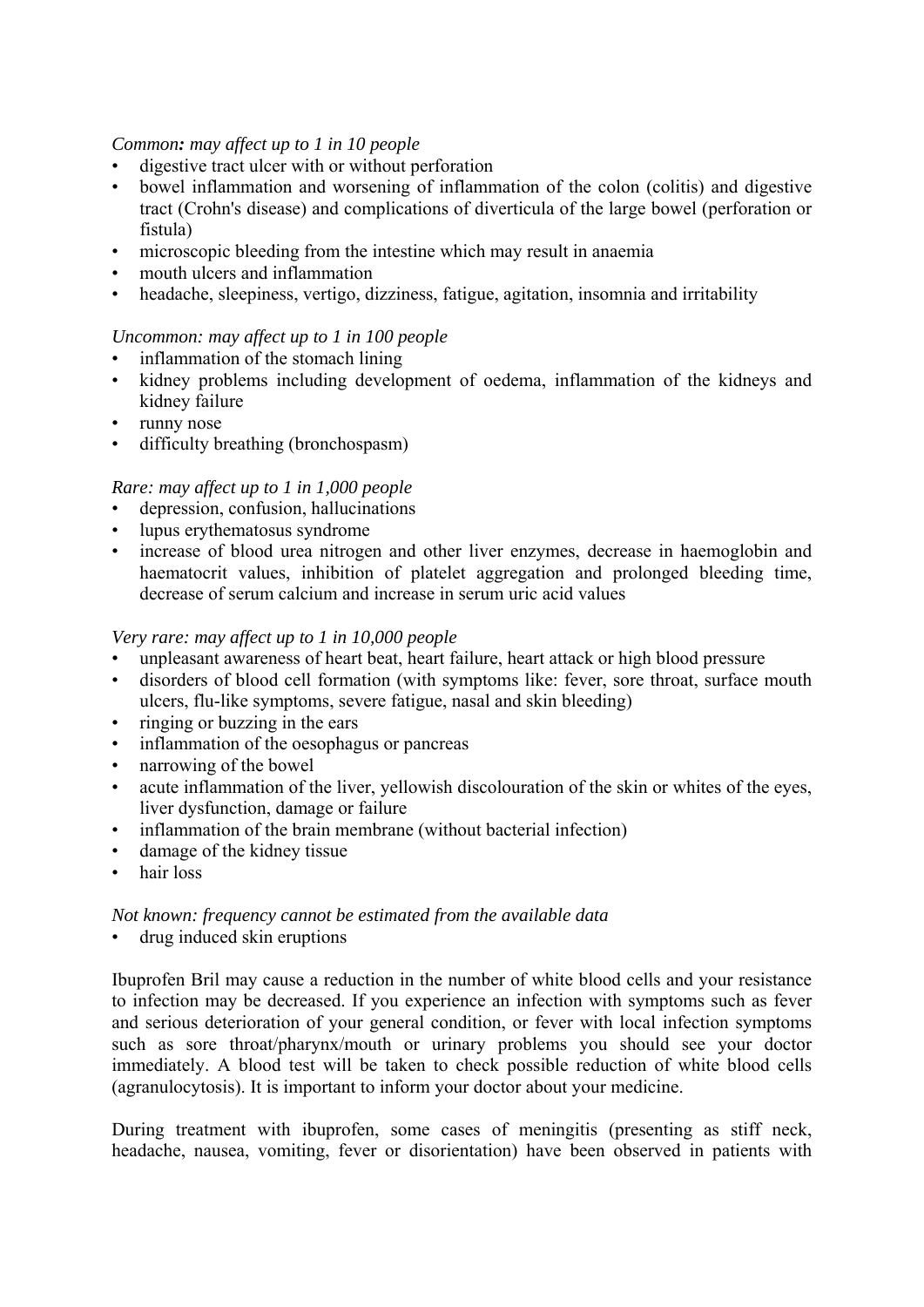existing autoimmune disorders such as systemic lupus erythematosus or mixed connective tissue disease.

#### **Reporting of side effects**

If you get any side effects, talk to your doctor or pharmacist. This includes many possible side effects not listed in this leaflet. You can also report side effects directly (see details below). By reporting side effects, you can help provide more information on the safety of this medicine.

[to be completed nationally]

#### **5. How to store Ibuprofen Bril film-coated tablets**

Keep this medicine out of the sight and reach of children.

Do not use Ibuprofen Bril after the expiry date which is stated on the blister, carton or bottle after EXP. The expiry date refers to the last day of that month.

This medicinal product does not require any special storage conditions.

Medicines should not be disposed of via wastewater or household waste. Ask the pharmacist how to dispose of medicines no longer required. These measures will help to protect the environment.

#### **6. Contents of the pack and other information**

#### **What Ibuprofen Bril contains**

The active substance is ibuprofen.

Each film-coated tablet contains 200mg of ibuprofen.

The other ingredients in the core tablet are; microcrystalline cellulose, lactose monohydrate, croscarmellose sodium, colloidal anhydrous silica, polyvinyl povidone, maize starch, sodium lauril sulfate and magnesium stearate

The tablet coating contains hydroxypropyl cellulose, hypromellose, macrogol 400 and titanium dioxide.

#### **What Ibuprofen Bril looks like and contents of the pack**

Ibuprofen Bril film-coated 200 mg Tablets are white, about 9.5 mm, circular, film coated tablets, plain on both the sides. These are available in:

blister packs of 1, 6, 10, 12, 20, 28, 24, 30, 40, 48, 50, 60, 96 and 100 tablets

plastic bottles of 12, 20, 28, 24, 30, 40, 48, 50, 60, 96 and 100 tablets.

Not all pack sizes may be marketed

#### **Marketing Authorisation Holder and Manufacturer**

#### **Marketing Authorisation Holder**

Brillpharma (Ireland) Limited